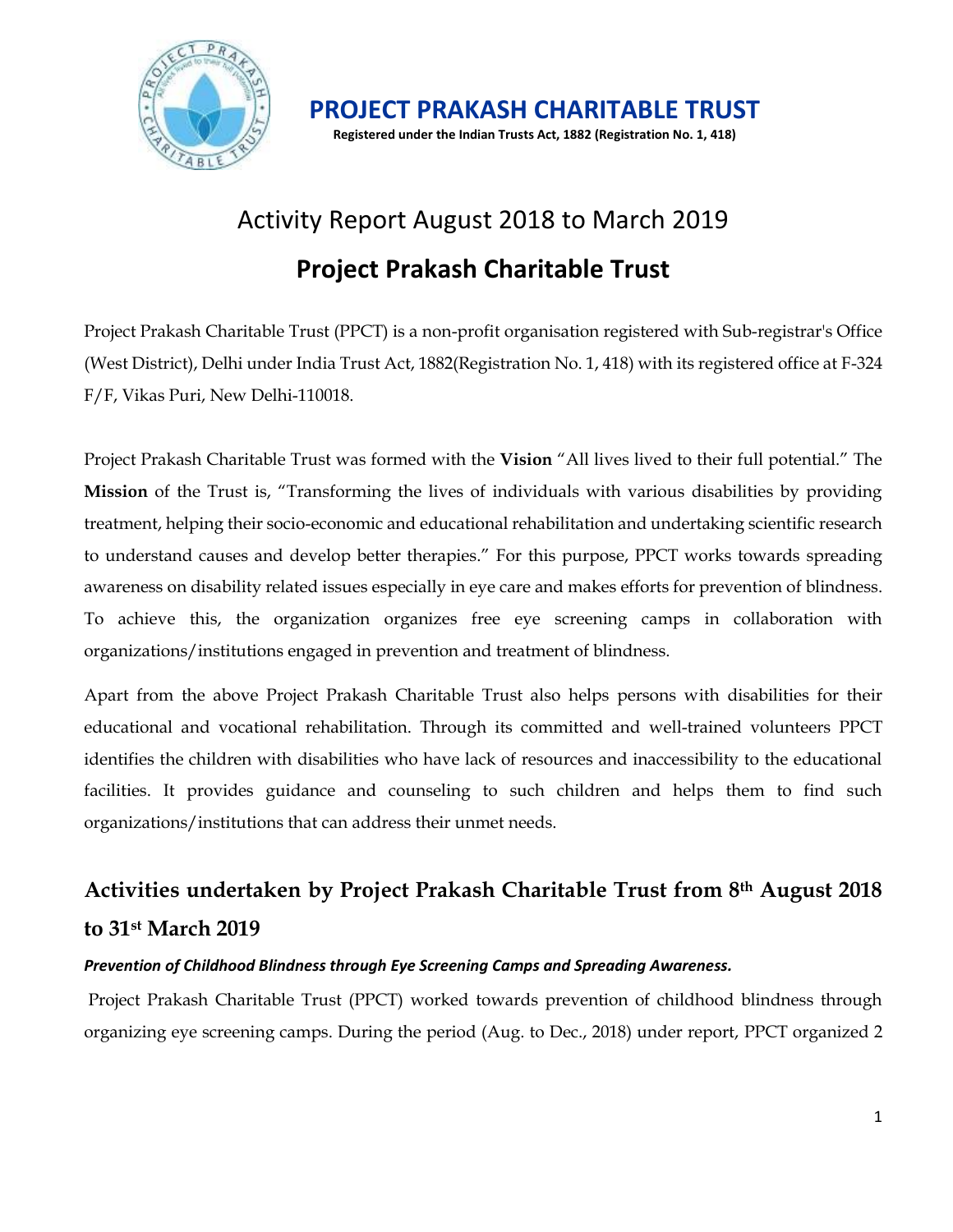free pediatric eye screening camps for the school children. A brief account of these 2 eye screening camps is given below:

#### *Eye Screening Camp at Hakim Ajmal Khan Girls Senior Secondary School, Daryaganj, New Delhi*

Project Prakash Charitable Trust (PPCT) in collaboration with Dr. Shroff's Charity Eye Hospital (SCEH), Delhi, conducted an eye screening camp at the Hakim Ajmal Khan Girls Senior Secondary School, in PROJECT PRAKASH CHARITABLE TRUST Registered under the Indian Trusts Act, 1882 (Registration No. 1, 418) 2 Daryaganj, Delhi on 2nd November, 2018. The school is government aided and affiliated to the Central Board of Secondary Education (CBSE) on Provisional basis since 1974. The school conducts classes from Grade 5th to Grade 12th in its campus. The Principal of the school was very cooperative with the team and gave her full support for conducting the camp along with her school staff. Appropriate space, logistics arrangement and other requirements of the team were facilitated by the school to conduct the camp. A total of 67 children were screened at the school during the camp, out of which, 39 children were analyzed to have normal vision (requiring no further examination, treatment or action). 19 children were identified with compromised vision requiring spectacles and 9 children were referred to SCEH for further examination and treatment of their vision. The interaction between the screening team and the school staff was very insightful. The discussion laid emphasis on encouraging and counseling children and parents to remove the social stigma about weak vision and wearing spectacles openly. The screening team would also conduct an interactive session with the 19 children and their parents who have been prescribed and would be provided spectacles free of cost.

*Some pictures of the eye screening camp where the screening team is carrying out screening of the children:* 



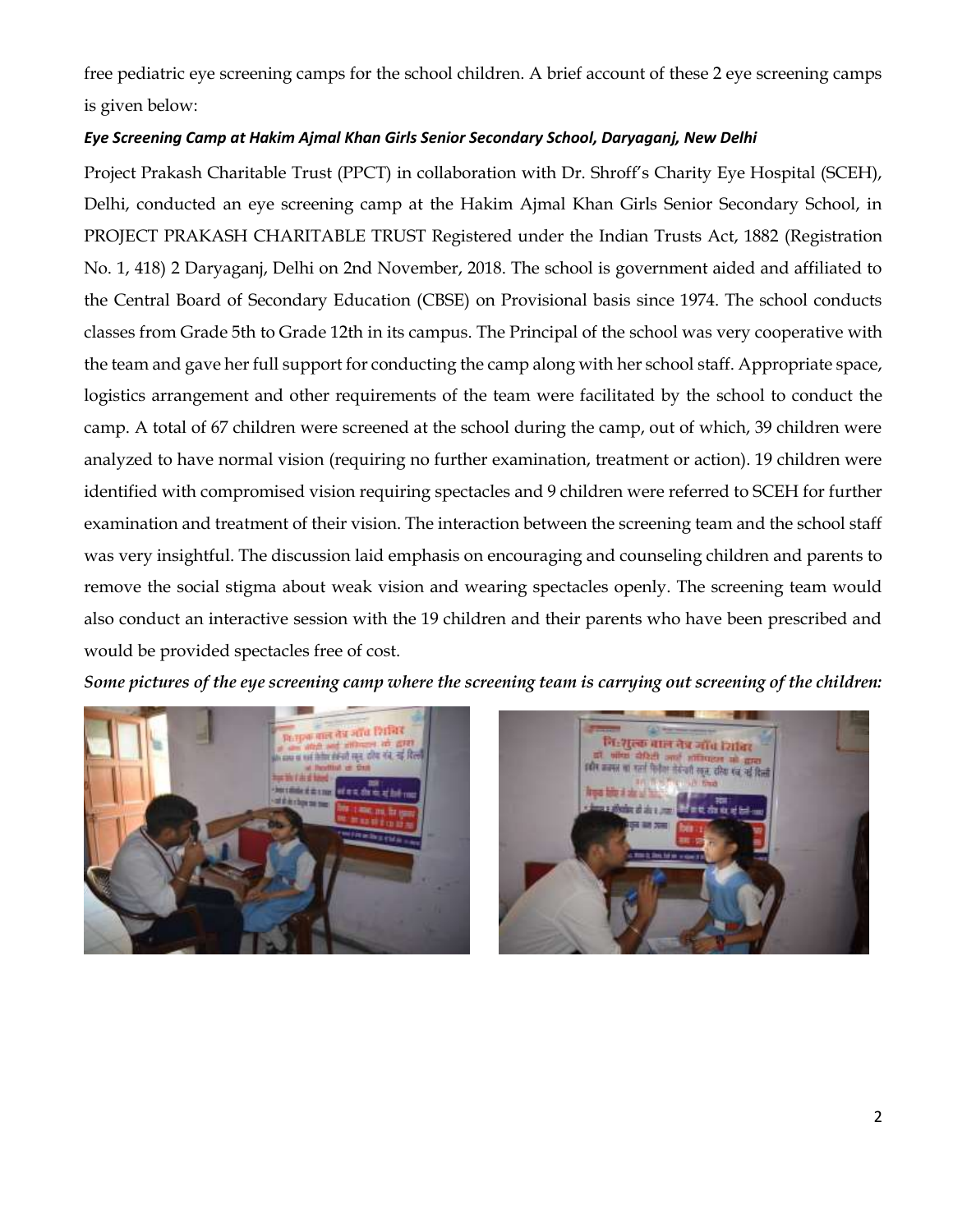

#### *Eye Screening Camp at Sarvodaya (Government) Co-Ed Senior Secondary School, Munirka, 110067 – New Delhi*

Project Prakash Charitable Trust (PPCT) in collaboration with Dr. Shroff's Charity Eye Hospital (SCEH), Delhi, conducted an eye screening camp at the Sarvodaya Co-Ed Senior Secondary School, in Munirka, New Delhi on 14th November, 2018. The school is affiliated to the Central Board of Secondary Education (CBSE), and has been operating since 2006. The camp was conducted on the occasion of Children's Day in India, with the support of Jawahar Lal Nehru University (J.N.U.), New Delhi, with the initiative of Dr. Kaushal Kumar Sharma, Professor at the Center for the Study of Regional Development (CSRD), School of Social Science, J.N.U. This camp was also supported by National Service Scheme (NSS), India, which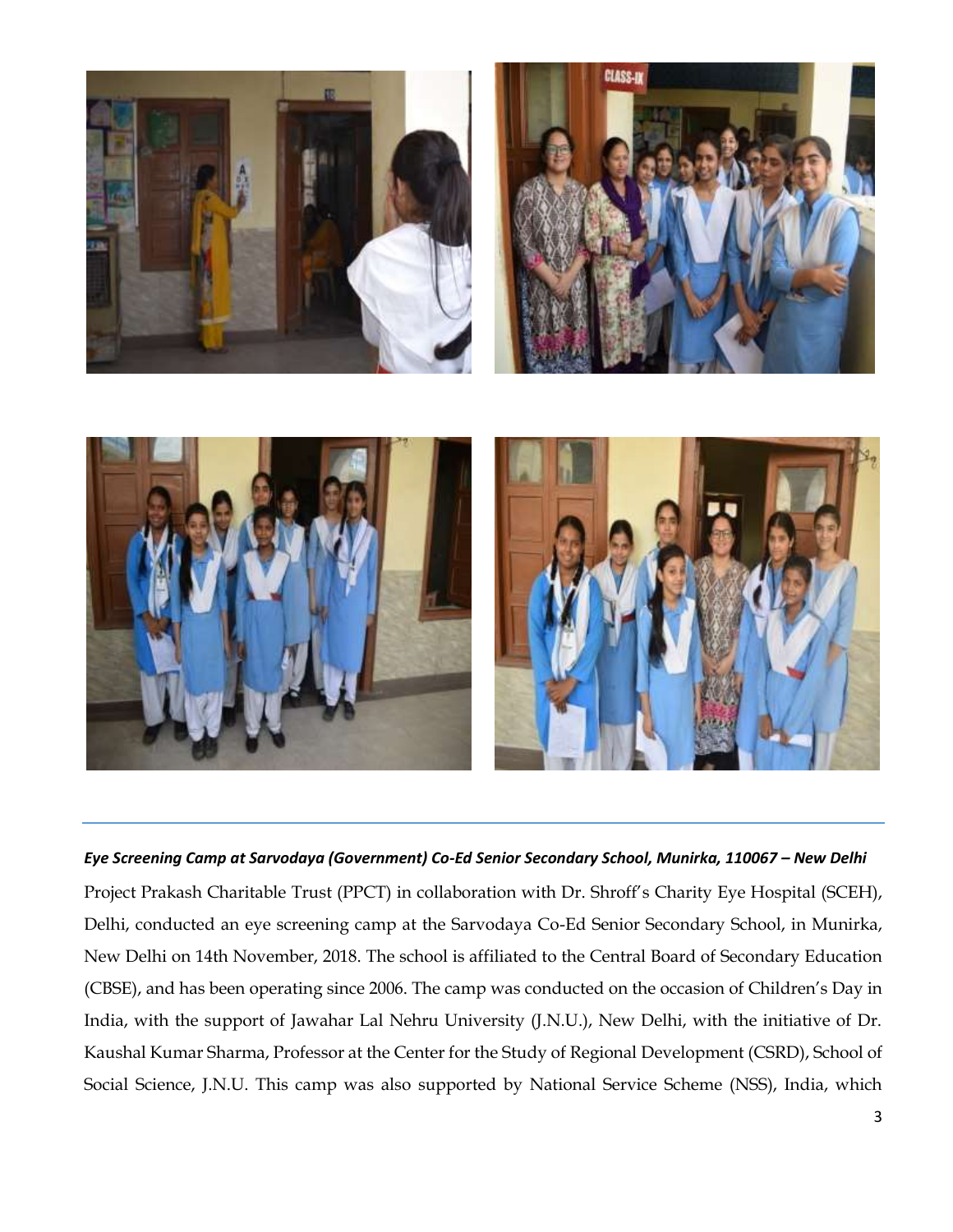included volunteers that are students at J.N.U. The school staff was extremely co-operative. They arranged for appropriate screening space, logistics and coordinated the screening camp for its smooth functioning. A total of 226 children were screened at the school, aged between 6 to 16 years. Out of these, 167 children had normal vision requiring no further examination, treatment or action. 23 children were identified with compromised vision, and will be provided spectacles free of cost. 12 children were prescribed medicines to treat minor eye problems like allergies, infections, etc., and 24 children were referred to visit SCEH for further examination and treatment. The children were also advised for appropriate eye care measures and hygiene for better health. The school Principal and staff were impressed with the overall turnout and results, and wished to have more eye screening camps for the school children in future.

*In the pictures below the ophthalmologist and optometrists from SCEH are engaged in screening the children. The Principal, teaching staff from the school, officials from PPCT, JNU and NSS volunteers are also seen in the pictures:* 



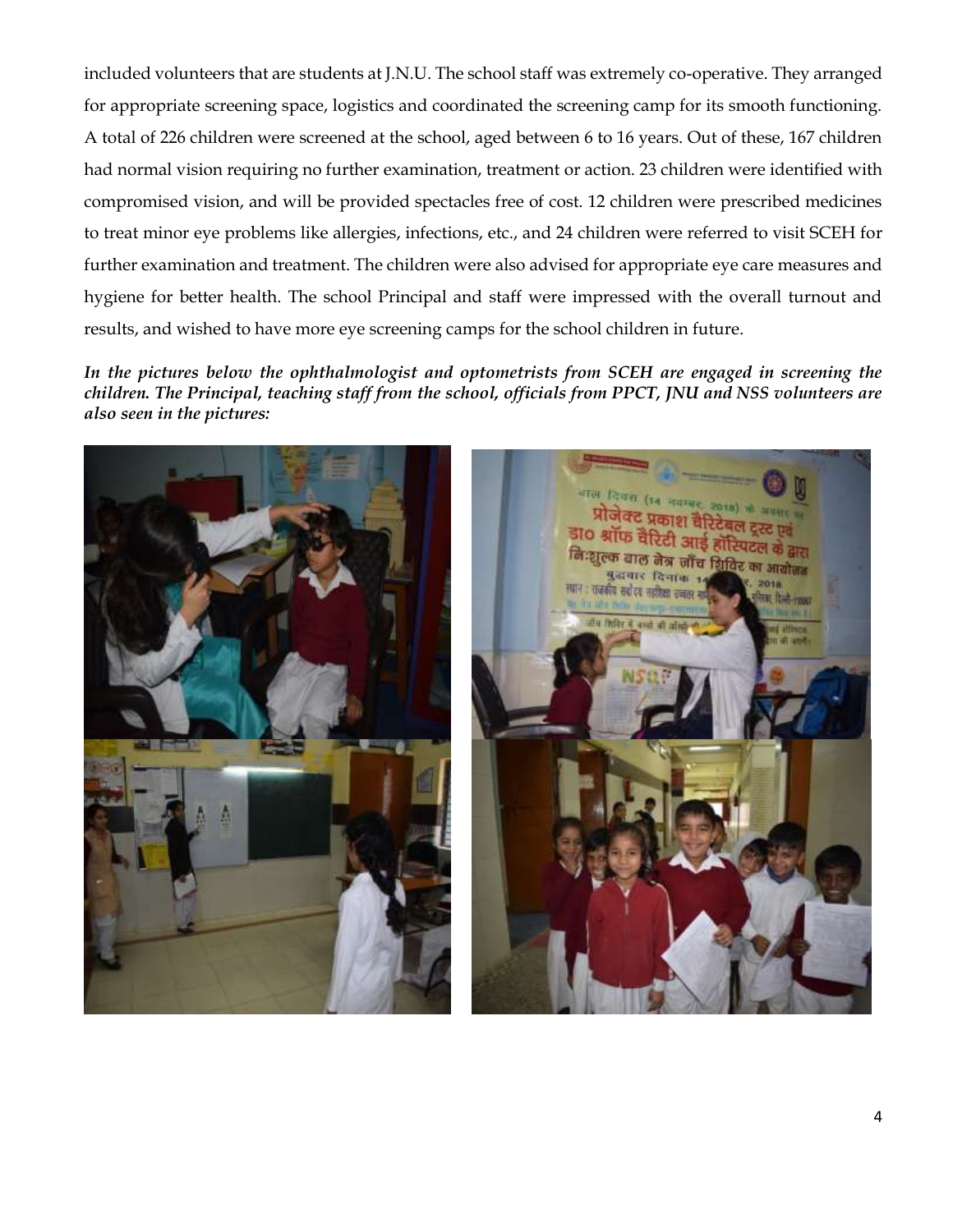

#### *Children were provided Spectacles in a Delhi School*

Project Prakash Charitable Trust (PPCT) in collaboration with Dr. Shroff's Charity Eye Hospital (SCEH), Delhi, conducted an eye screening camp at the Sarvodaya Co-Ed Senior Secondary School, in Munirka, New Delhi on 14th November 2018. The camp was conducted on the occasion of Children's Day the 14th Nov. 2018 in India, with the support from National Service Scheme (NSS), India, which included volunteers that are students at Jawarharlal Nehru University (J.N.U). The volunteers from NSS-JNU also coordinated the screening camp. The camp was financially supported by Dr. Kaushal Kumar Sharma, Professor, Centre for the Study of Regional Development, JNU. A total of 226 children were screened during the screening camp aged between 6 to 16 years. Out of the 226 children who had been screened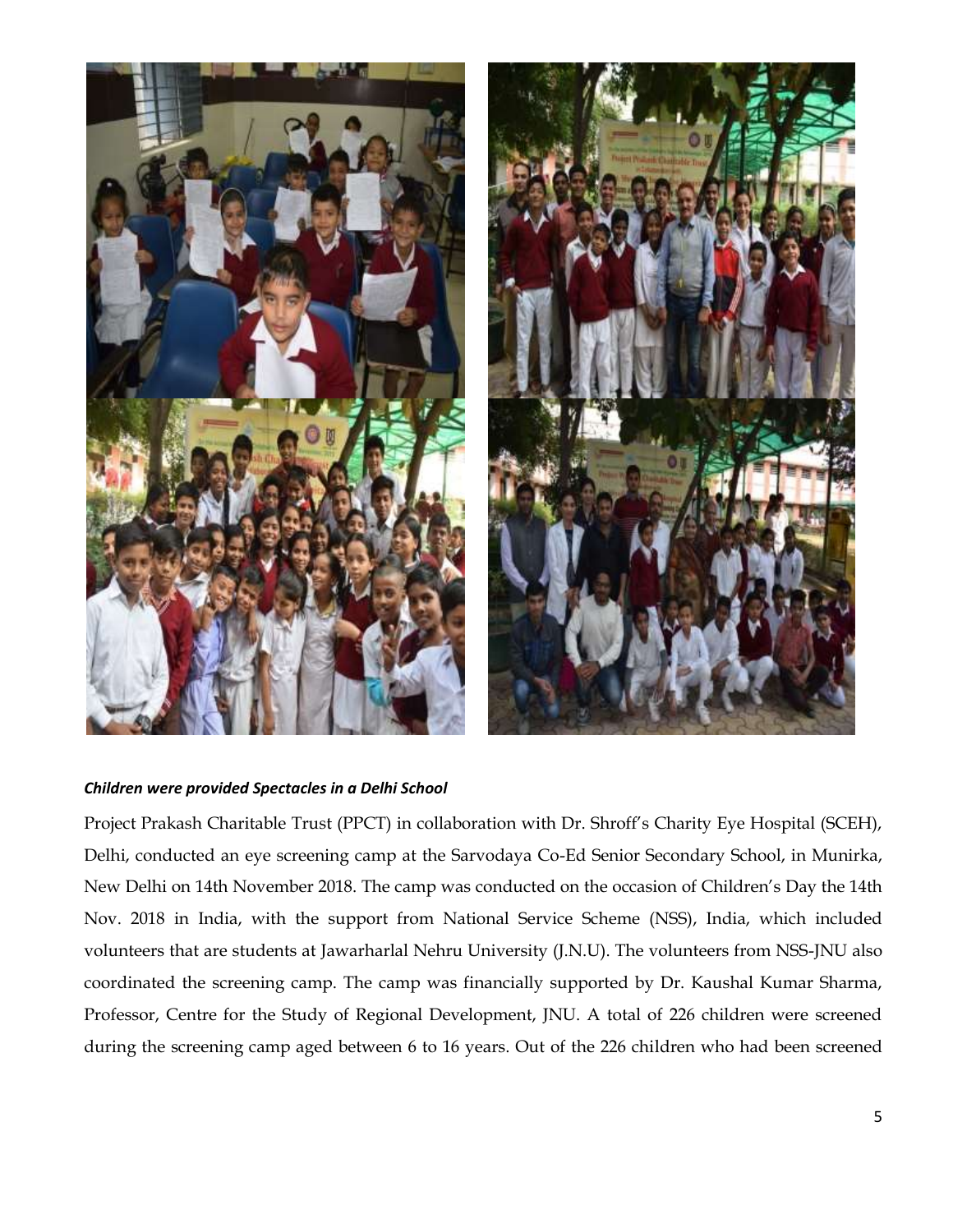during the above screening camp 23 children had been identified with refractive error and were prescribe spectacles.

On February 27, 2019, volunteers from Project Prakash Charitable Trust, Ms. Shakila Bi and Mr. Himanshu visited Sarvodaya Co-Ed Senior Secondary School, in Munirka, New Delhi. They distributed spectacles among the identified needy children. A total number of 23 spectacles were distributed. These spectacles were provided free of cost to the children by Dr. Shroff's Charity Eye Hospital, New Delhi. PROJECT PRAKASH CHARITABLE TRUST Registered under the Indian Trusts Act, 1882 (Registration No. 1, 418) Page 2 of 3 The activity was well supported and coordinated by the school staff. The Principal of the school Ms. Anjali Gupta was also present during this. She expressed her gratitude to the respective representatives of Project Prakash Charitable Trust and Dr. Shroff's Charity Eye Hospital for organizing the screening camp for the school children and providing free spectacles. The volunteers from PPCT also provided counseling to the children about the use of spectacles so that the children can be benefited and enhance their vision qualitatively by using them appropriately

*Some pictures of the spectacles distribution event –A group of children (Left) wearing spectacles given by the PPCT Volunteers and the PPCT Volunteer (right) counseling the children how they will be benefited from wearing spectacles in their everyday life* 





The PPCT volunteers who visited the school for the distribution of spectacles among the children expressed their happiness to be part of such an experience. They appreciated the initiative of PPCT and SCEH to approach such children who have unaddressed eye care needs mostly due to the lack of attention of the parents and teachers who are sometimes not able to identify the situation.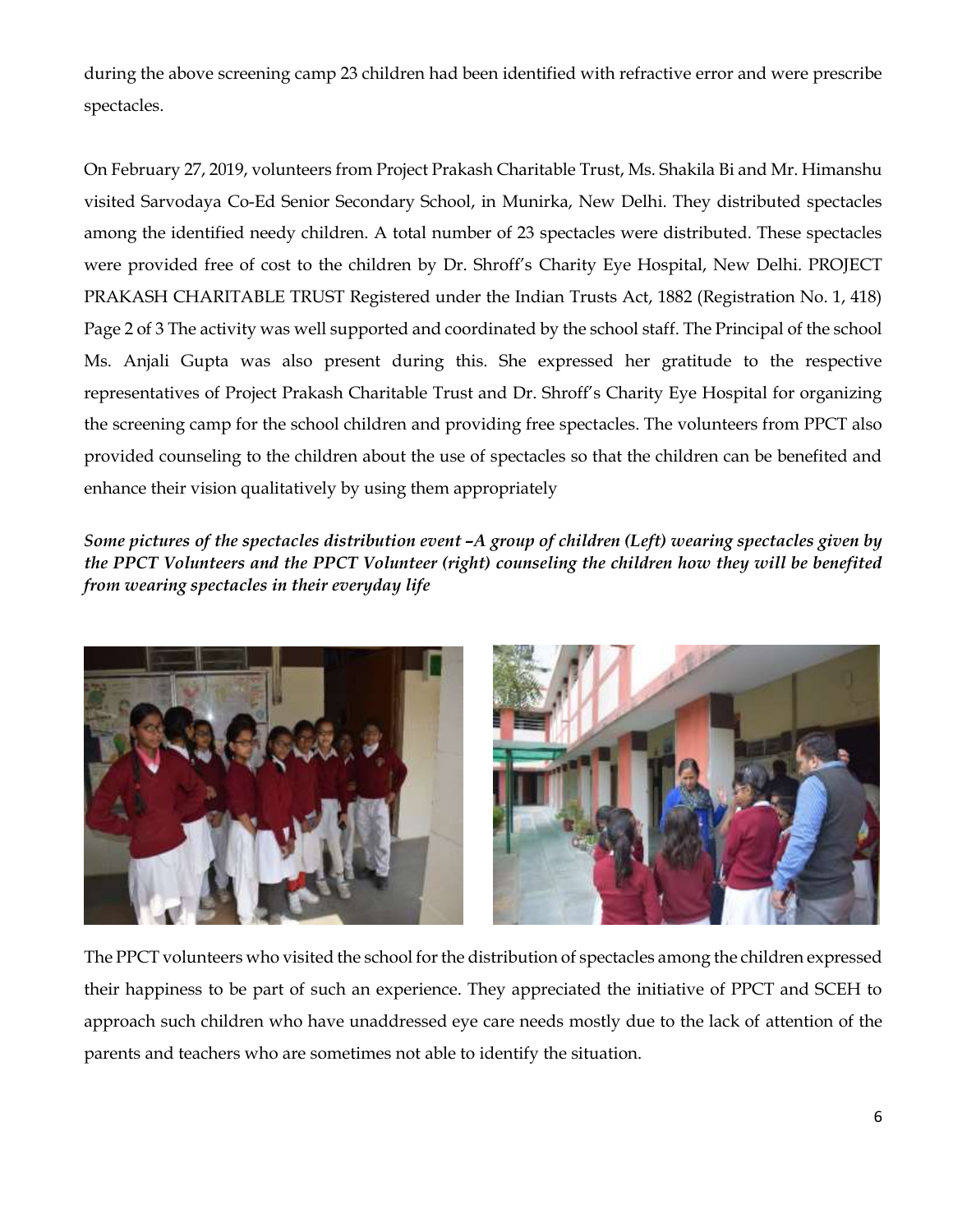#### *Counseling of visually impaired children for education*

During the period under report (Jan. to March 2019) PPCT through its team of volunteers PPCT also provided guidance and counseling to the visually impaired children for education and also Page 3 of 3 helped them to connect with organizations providing help to the visually impaired children for their education.

## *Other updates*

- 1. Agreement for Head Office: A maintenance agreement in regard with the head office (Vikaspuri, New Delhi) of the Trust was signed
- 2. Grant Agreement with HGI: A grant agreement with Harvard Global Research Support Centre, India was signed to establish/pilot two Vision Centres in the district of Gorakhpur, U.P
- 3. Board Meeting: The 2nd Board meeting of the Trust held on Jan. 23rd 2019 at New Delhi
- 4. Development of Policies and Procedures: The TA/DA Norms and Financial, Accounting and Purchase/Procurement Policy and Procedure Manual were developed during the period from Jan. to March 2019
- 5. Communication with Silver Linings in regard with the education and rehabilitation of visually impaired children
- 6. Updating/designing of Organizational website: The Trust's website was created, designed and updated by one of our volunteers Mr. Darius Sinha. We have also received support in this regard from a Delhi based IT group (In Dev Consultancy) that has been voluntarily supporting the organization to further update and design its website
- 7. Trust's Brochure: A brochure (draft) of the organization has been prepared and the Eversion of the same has been uploaded on our website.

#### *PPCT Team*

#### *Board of Trustees*

| <b>S. No.</b> | <b>Name</b>            | <b>Status in the Board</b> |
|---------------|------------------------|----------------------------|
|               | Dr. Tapan Kumar Gandhi | Trustee & Chairman         |
|               | Dr. Pawan Sinha        | Trustee & Vice-Chairman    |
|               | Dr. Prerna Tewari      | Member Trustee             |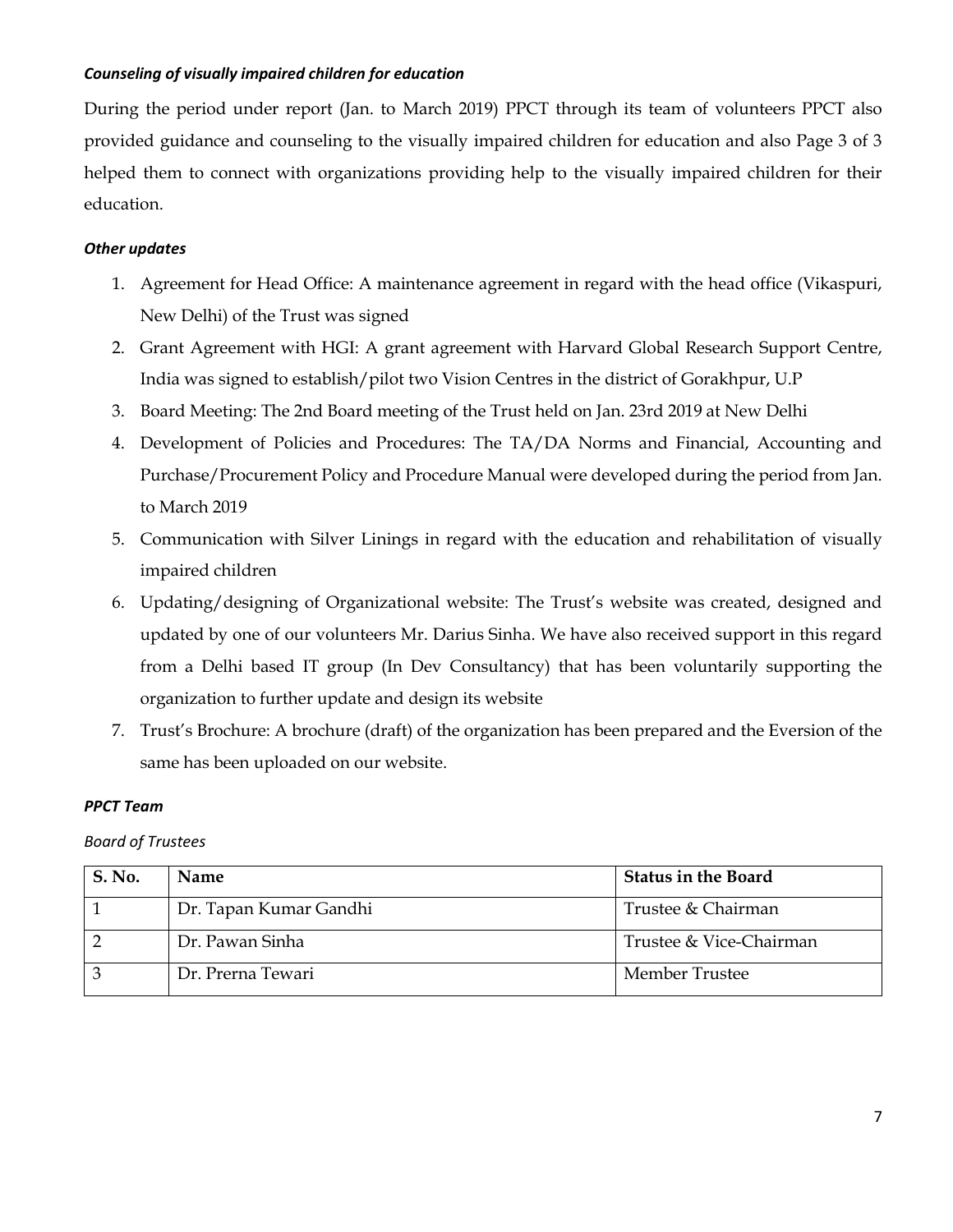## *PPCT Staff*

| S.             | Name                 | Designation               |
|----------------|----------------------|---------------------------|
| No.            |                      |                           |
| 1              | Ajay Kumar Chawariya | <b>Executive Director</b> |
| $\overline{2}$ | Sana Iqbal           | Consultant-HR &           |
|                |                      | Administration            |
| 3              | Sunandan Kumar       | Consultant-Finance &      |
|                |                      | Accounts                  |

# Volunteers

The organization also received help from volunteers Mr. Himanshu Kumar, Ms. Shakila Bi, Mr. Darius Sinha and Mr. Sourav for implementing its various activities during the period under report.

# Collaboration & Networking Building

Project Prakash Charitable was approached by National Social Service (NSS), volunteers from Jawaharlal Nehru University (JNU), New Delhi for organizing eye screening camp for the children of nearby slums studying in a government school in Munirka New Delhi. In collaboration with Dr. Shroff's Charity Eye Hospital, New Delhi PPCT organized a few screening camps during the period under report.

| S. No.         | Name                     | Contribution (in INR) |
|----------------|--------------------------|-----------------------|
|                | Dr. Priti Gupta          | 25000                 |
| $\overline{2}$ | Mr. Vishal Sharma        | 10000                 |
| 3              | Dr. Kaushal Kumar Sharma | 4655                  |
| 4.             | Dr. Pawan Sinha          | 200000                |
| <b>Total</b>   |                          | 239655                |

#### *Financial Support from Individual Donors*

Apart from the above financial support Dr. Pawan Sinha has also donated in kind which include furniture and iron almirah. The estimated cost of INR. 50000/- (Fifty thousand).

# Future Plans